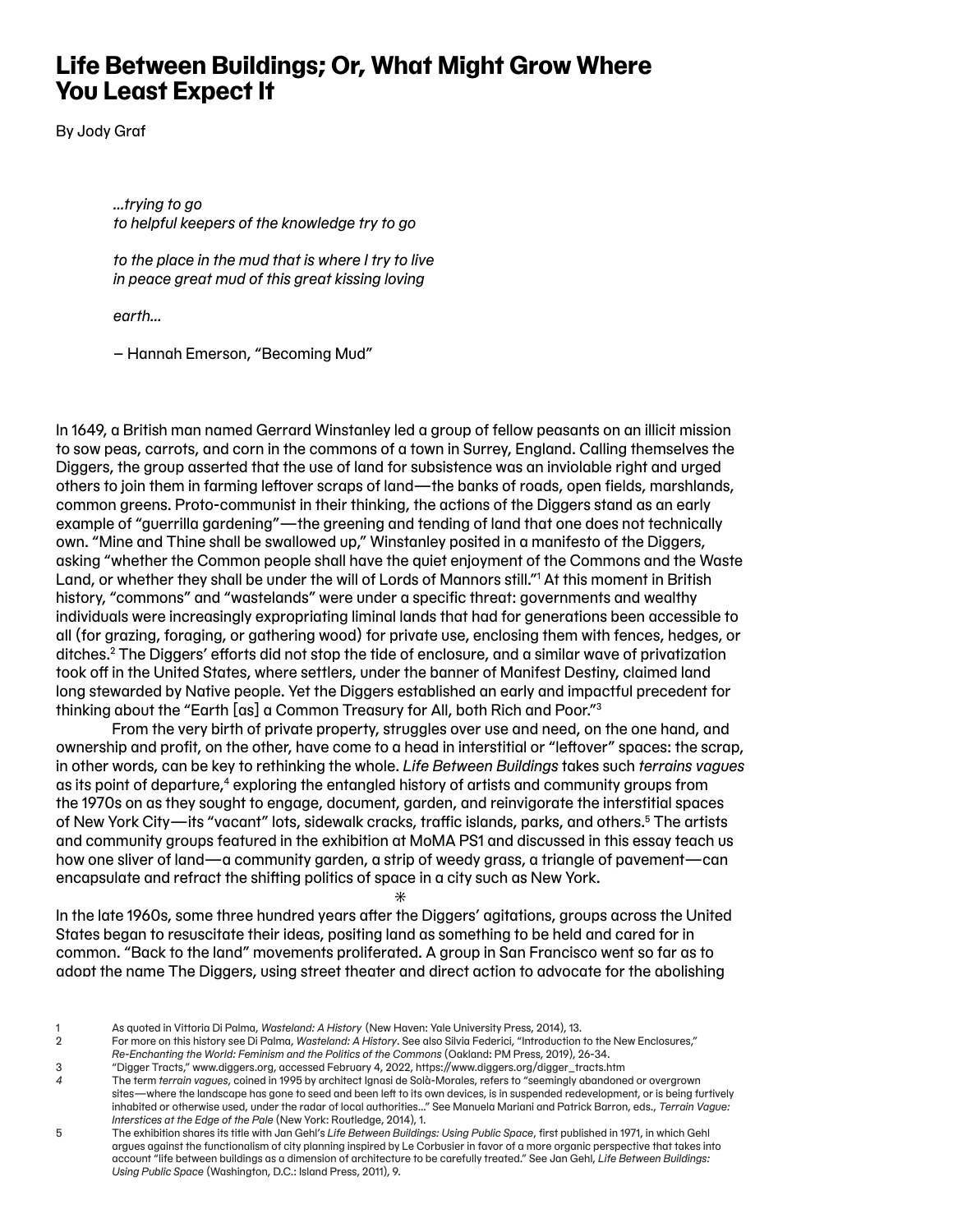of private property.6 Around the same time, on the opposite coast, a group of Puerto Rican and Nuyorican youth in the Lower East Side and El Barrio (East Harlem) formed a group called The Real Great Society, which in 1968 became known as CHARAS, an acronym for the first letters of each of their names.<sup>7</sup> Influenced by the radical actions of the Young Lords and the Black Panthers, they responded to the government's acute neglect of their communities by establishing programs fostering self-determination and mutual aid.

One main goal for CHARAS was to address the lack of quality housing in their neighborhoods and re-energize neglected urban spaces. In 1968, they invited the polymath Buckminster Fuller—most famous for inventing the geodesic domes that were dotting utopian communes across the country—to speak at the University of the Street, a free school established by CHARAS in an empty storefront on Tompkins Square Park in the Lower East Side.<sup>8</sup> Inspired by the modularity and DIY ethos of Fuller's structures, CHARAS began constructing geodesic domes in empty lots around the Lower East Side, envisioning them as gathering spaces, housing, and test-runs for potential communities in upstate New York or Puerto Rico.9 The cover of *Dome Land!*, a comic published by the group in 1974, depicts members piled into a car headed toward a dome nestled in the woods at the edge of a sandy beach—an amalgamation, perhaps, of upstate New York and Puerto Rico—with the Twin Towers and Empire State Building receding in the distance. Before this dream of a "Dome Land" in nature could come to fruition (an exodus that, in fact, never happened), they began erecting these structures—laden with cultural symbolism of rural communes and flower children—among the rubbled lots of the Lower East Side. In 1972, they built one such dome on Jefferson and South Streets, in the shadow of the Manhattan Bridge—filling one of the city's many "empty" spaces with the possibility of common life.

A year prior and a couple blocks to the south, a young curator named Alanna Heiss had organized a sprawling outdoor exhibition at the foot of the Brooklyn Bridge, the first of many projects Heiss staged in underused city buildings and unexpected venues under the banner of the Institute for Art and Urban Resources. Foundational to the "alternative space" movement, she went on to found PS1 in 1976 in a decommissioned school building in Queens. But for *The Brooklyn Bridge Event*, as it was called, Heiss was looking outside of buildings. She invited a group of artists to create site-specific pieces responding to the architecture of the Brooklyn Bridge and the largely barren areas around it. Located outdoors, ephemeral, and often performative in nature, the works infiltrated the nooks and crannies of this borrowed space, challenging the very precepts of exhibition-making. Gordon Matta-Clark, fresh out of architecture school at Cornell, contributed three projects. Struck by the ingenuity of an improvised dwelling designed by an unhoused man living near the foot of the bridge, Matta-Clark piled up junked cars left abandoned at the site, hoisting them up to create a sturdy, if makeshift, shelter and calling the work *Jacks* (1971).10 *Garbage Wall* (1971) also repurposed detritus toward architectural ends by encasing trash and empty cans collected from the area in metal mesh. The result was a prototype for modular walls that could be constructed cheaply from the detritus of urban life. At the debut of the exhibition, Matta-Clark orchestrated *Pig Roast*, which was just as it sounds: a pig, roasted on a spit, from which he made sandwiches handed out to art world attendees, and those that had gathered to see what on earth was going on.11

Matta-Clark and CHARAS—as well as Heiss—hailed from wildly divergent backgrounds and approached their practices with very different stakes, but they all grappled critically with the particular spatial conditions of New York City in the early 1970s. Each saw new possibilities in the "negative" spaces of the city, rethinking how housing could be constructed, what an exhibition could look like, and what stewardship rather than ownership might mean. Though perhaps unknown to each other at this time, these projects—occurring in such quick succession, in the shadow of neighboring bridges—inaugurated for both Matta-Clark and CHARAS an abiding interest in what might emerge from the spaces *between* buildings. In 1976, their paths would cross again in a vacant

11 Matta-Clark would cite the interest neighborhood children had in this project in a letter addressed to NYC official Howard Stern, whom he was petitioning for permission to use city-owned buildings. See Gordon Matta-Clark, Gloria Moure, and Reina Sofía, *Gordon Matta-Clark: Works and Collected Writings* (Barcelona: PolíIgrafa, 2006), 73. Matta-Clark's short film *Fire Child*  (1971) also documents his work beneath the bridge, focusing on the involvement and curiosity of local children.

<sup>6</sup> They even staged a "Death of Money Parade" in the streets of Haight Ashbury. "The Diggers," www.diggers.org, accessed February 4, 2022, https://www.diggers.org/overview.htm

<sup>7</sup> Their names were: Chino Garcia, Humberto Crespo, Angelo Gonzalez, Jr., Roy Battiste, Anthony Figueroa, and Sal Becker.

<sup>8</sup> For more on CHARAS, see R. Buckminster Fuller, Syeus Mottel, and Ben Estes, *Charas. The Improbable Dome Builders* (Brooklyn: Pioneer Works, 2018) and Nandini Bagchee, *Counter Institution: Activist Estates of the Lower East Side* (New York: Empire State

Editions, An Imprint of Fordham University Press, 2018). 9 As described by Chino Garcia during the talk "CHARAS: The Improbable Dome Builders, with Chino Garcia, Libertad O. Guerra, Matt Mottel, and Nandini Bagchee" (NY Artbook Fair 2018, September 2, 2018).

<sup>10</sup> Cara M. Jordan, "Directing Energy: Gordon Matta-Clark's Pursuit of Social Sculpture," in Gordon Matta-Clark et al., *Gordon Matta-Clark: Anarchitect* (New Haven: The Bronx Museum of Art in association with Yale University Press, 2017), 41.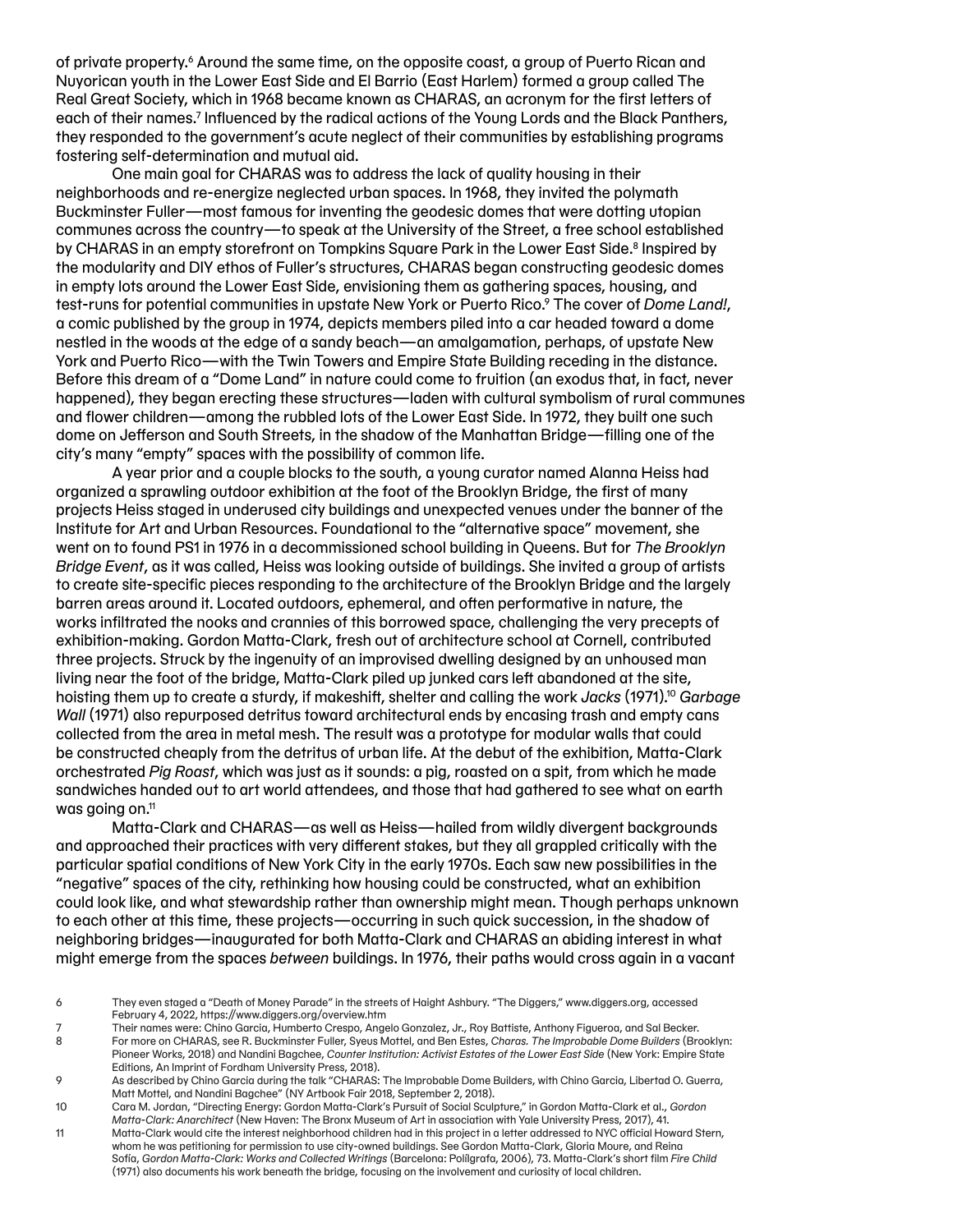lot on East 9th Street and Avenue C, on the cusp of its flowering into a garden. Such convergences, parallels, and missed connections guide *Life Between Buildings* in its effort to trace a few of the many stories—the interwoven roots—that comprise this history.

 $\ast$ 

That artists and community groups were turning to such spaces in the 1970s is unsurprising considering the spatial and economic conditions of New York City at the time. The "empty" spaces that CHARAS and Matta-Clark engaged were among many lots and derelict buildings dotting the Bronx and neighborhoods such as the Lower East Side and Bushwick—predominantly working-class neighborhoods home to large communities of people of color. Such spaces were symptomatic of, and bound up in, a municipal fiscal crisis that reached its boiling point in 1975, when the city approached bankruptcy. New York City had lost approximately five hundred thousand manufacturing jobs in the preceding decade; a large portion of the middle-class population simultaneously decamped to the suburbs in a process known as "white flight"; and the city became increasingly divided along racial lines as a result of redlining and the segregated placement of public housing. Property lost value and public debt skyrocketed, spurred in part by a city-backed boom in office construction (as with the World Trade Center, which was unveiled in 1973).<sup>12</sup> Many landlords abandoned buildings as the cost of upkeep exceeded property values. In some cases, landlords burned buildings down to collect insurance money, displacing their tenants in the process. "There it is, ladies and gentlemen, the Bronx is burning," journalist Howard Cosell declared glibly on air during a 1977 Yankees game, as the aerial camera panned across a school building, blocks from the stadium, engulfed in flames.<sup>13</sup>

The landscape that resulted from such disinvestment has often been referred to as "empty," "vacant," "abandoned," or "blighted." On some level, these words accurately describe the proliferation of lots devoid of buildings and piled with refuse. But to call a neighborhood empty overlooks the residents that still live there, the communities of unhoused people that creatively reuse these open spaces, and the nonhuman forms of life that take root. If you can see a neighborhood as truly empty, it becomes easy to erase it mentally and, sometimes, physically. Banker Felix Rohatyn (who helped negotiate the terms by which New York avoided bankruptcy, involving extreme austerity measures that slashed public spending) suggested, for example, that the best way to deal with a "blighted" neighborhood was to "clear it, blacktop it, and develop an industrial park with the whole package of tax, employment, and financing incentives already in place."14The urban renewal policies of the immediate postwar era, which leveled whole neighborhoods with the promise of improvement, had leveraged rhetoric of "cleaning" neighborhoods that were too crowded and too poor. In the 1970s, it was the supposed *absence* of life that both rationalized neglect and attracted the promise of future development.

Members of the communities actually living in such neighborhoods had other ideas about what to do with these spaces. As architect and historian Nandini Bagchee has written, "During periods of crisis, when property is suddenly devalued, its status as 'real estate' is overturned. Crisis returns property, land, and the built environment back to the question of use and potentially back in the hands of its users."<sup>5</sup> One key way in which these lots were being returned "to the question of use" was through the efforts of community gardeners, who looked at rubbled lots abandoned by landlords and saw the possibility for verdant gardens that could feed, educate, and unite their communities. Driven by rising food costs due to inflation, increased environmental awareness (the first Earth Day occurred on April 20, 1970), and receding government oversight and aid, the greening of such open spaces became part of a radical effort to reclaim space for community use.<sup>16</sup>

Though repopularized in the early 1970s, organized communal urban gardening in fact traces back to the 1890s. In cities like New York, Detroit, and Philadelphia, "vacant-lot cultivation associations" popularized by social reformers and proponents of the "city beautiful" movement turned undeveloped land over to impoverished residents to cultivate. In New York City, 138 acres

<sup>12</sup> As Andrew Strombeck notes, such city-backed projects raised the city's long-term debt by 48 percent between 1970–75. See Andrew Strombeck, *DIY on the Lower East Side: Books, Buildings, and Art after the 1975 Fiscal Crisis* (Albany: State University of New York Press, 2020), 31. For more on the fiscal crisis and the austerity measures put in place in its wake, see Kim Phillips-Fein, *Fear City: New York's Fiscal Crisis and the Rise of Austerity Politics* (New York: Metropolitan Books, 2017).

<sup>13</sup> "Howard Cosell's 'the Bronx Is Burning' Comments during 1977 World Series," www.youtube.com, n.d., https://www.youtube .com/watch?v=bnVH-BE9CUo.

<sup>14</sup> Francis X. Clines, "Blighted Areas' Use Is Urged by Rohatyn," *The New York Times*, March 16, 1976, sec. Archives, https://www.nytimes.com/1976/03/16/archives/blighted-areas-use-is-urged-by-rohatyn.html.

<sup>15</sup> Bagchee, *Counter Institution*, 200.

<sup>16</sup> Laura J. Lawson, *City Bountiful: A Century of Community Gardening in America* (Berkeley: University of California Press, 2005), 2.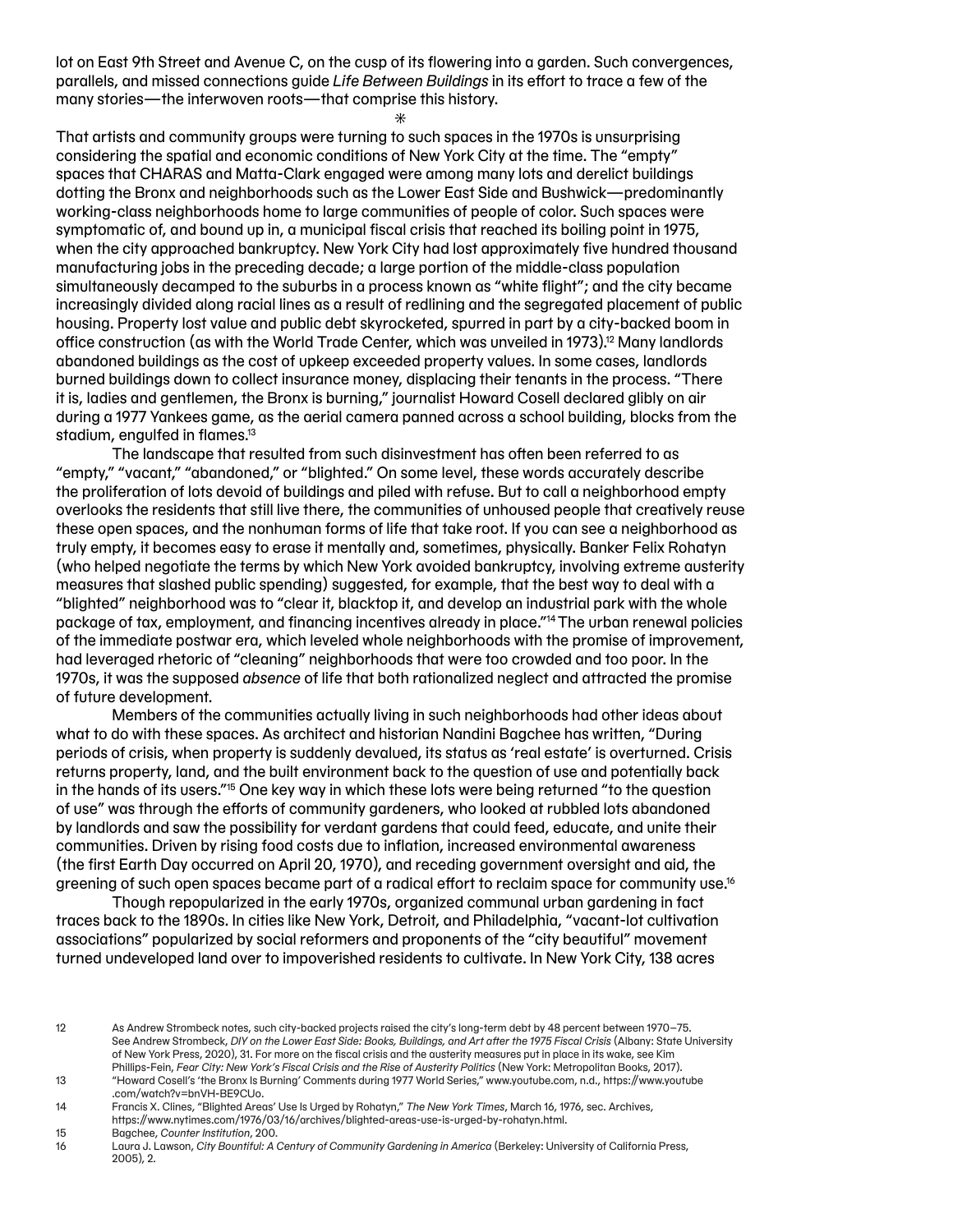(1,656 city lots) in Long Island City were transformed into urban garden plots.17 During WWI and WWII, the government promoted urban gardening as a patriotic duty.<sup>18</sup>Moralizing overtones accompanied such efforts: gardening was seen as a means of improving not only spaces but people. As historian Laura J. Lawson has written, reformers sought to "link idle land with idle hands to satisfy intertwined impulses for education and beautification," positing gardening as a means of "self-help" that would counter perceived laziness and prepare participants for homeownership outside of the city.<sup>19</sup> Such notions still haunt discourses around community gardening, even as many gardeners fought (and continue to fight) against the prejudices engrained in those very terms. Rather than subscribe to top-down directives of what "beautification" or "improvement" might mean, the gardeners who took up the mantle of urban gardening in the 1970s often did so under the banner of self-determination. For who is to judge what improvement looks like, or what needs improving in the first place?

A black-and-white photograph by Marlis Momber from the early 1980s depicts an expanse of 4th Street between Avenues C and D in the Lower East Side razed to the bare ground. Across the street, a half-demolished tenement crumbles under the weight of its structure.<sup>20</sup> "War" and "frontier" metaphors proliferate in narratives around the Lower East Side in the 1970s and early 1980s, and one might momentarily see this as an image of a bombed-out Berlin.<sup>21</sup> But look closely and you will recognize a circle of raised garden beds—the very beginnings of El Jardin del Paraiso, which remains an active community garden today. Other groups and activists had spearheaded such efforts in the decade prior. In 1970, Hattie Carthan, a resident of Bed-Stuy, launched a fight to save a magnolia tree on Lafayette Avenue, which led to the founding of the Magnolia Tree Earth Center and community garden in 1980. "I adopted that tree when I moved to Brooklyn," she stated. "I wasn't about to let it die. Brooklyn has already lost too many trees and houses and people."22

Puerto Rican and Nuyorican residents of the Lower East Side (or Loisaida—a name introduced by poet Bimbo Rivas in 1974) began gardening in the 1960s and early 1970s, often creating gardens centered around elevated wooden shelters known as "casitas" that harken back to vernacular architectures of Puerto Rico (traced, even, to Taíno designs).23 These "casita gardens," as scholar Miranda J. Martinez has written, "reproduce a way of life that anchors the Puerto Rican community on the Lower East Side."<sup>24</sup> Such gardens, along with simultaneous homesteading movements, would become important forces in the development of Nuyorican culture and art in the Lower East Side. Other artists, who had moved to the neighborhood in search of cheap rents, also began transforming "wasted" lots into gardens. In 1973, artist Liz Christy organized a group called the Green Guerillas, with the aim of greening the neglected landscape of Lower Manhattan by seedbombing vacant lots.25 "It was a form of civil disobedience," states Amos Taylor, who was an early member. "We were basically saying to the government, if you won't do it, we will."26

In 1973, Christy and fellow members started the Bowery Houston Community Farm and Garden at the intersection of the garden's titular streets; it is now credited as the first community garden in the Lower East Side.<sup>27</sup> (A 1975 photograph shows members of CHARAS gathered in front of a geodesic dome they built at the garden—evidence of the interwoven nature of these related approaches to recycling urban space). But not everyone was pleased with such gardening efforts. In a local newsletter that Christy helped start, a neighborhood child wrote in critically: "Let's get one thing straight. We're just as much a part of this neighborhood as you are. . . . The cops must be sick and tired of getting calls from you hippies. . . . One more thing: you didn't think of us when you put the trees up and now it's difficult for us to play football and stickball."<sup>28</sup> Such conflicts were not

- 17 Lawson, *City Bountiful*, 38.
- 18 Artist Fritz Haeg has recently taken up this history in his artwork *Edible Estates* (2004–2014).
- 19 Lawson, *City Bountiful*, 21.
- 20 This photograph is featured in Aki Onda's project *Silence Prevails: Lower East Side Community Gardens During the Pandemic*, 2020/2022.
- 21 For more on how these metaphors were used in efforts toward redevelopment and gentrification, see Neil Smith, *The New Urban Frontier: Gentrification and the Revanchist City* (London; New York: Routledge, 1996) and Christopher Mele, *Selling the Lower East Side: Culture, Real Estate, and Resistance in New York City* (Minneapolis: University of Minnesota Press, 2000).
- 22 Eds., "Hattie Carthan: Roots Grow in Brooklyn," *Heresies 13: Feminism & Ecology*, January 1, 1981: 32.

23 Miranda J. Martinez, *Power at the Roots: Gentrification, Community Gardens, and the Puerto Ricans of the Lower East Side*  (Lanham, Md.: Lexington Books, 2010), 46.

24 Martinez, *Power at the Roots*, 42.

25 Incorporated into a non-profit in 1976, Green Guerillas continues to play an active role in supporting community gardeners throughout the five boroughs. The organization is featured in *Growing Abolition* by jackie sumell & The Lower Eastside Girls Club in the PS1 courtyard.

26 "Our History," *Green Guerillas*, n.d., https://www.greenguerillas.org/history.

27 Though it was among the first, this designation likely has come about because it was the most legible to city officials and press. Christy engaged municipal organizations and it was in part due to her efforts that the city began recognizing community gardens, starting GreenThumb in 1978.

28 *Bleecker Times*, Vol. 1, No. 1, December 1973.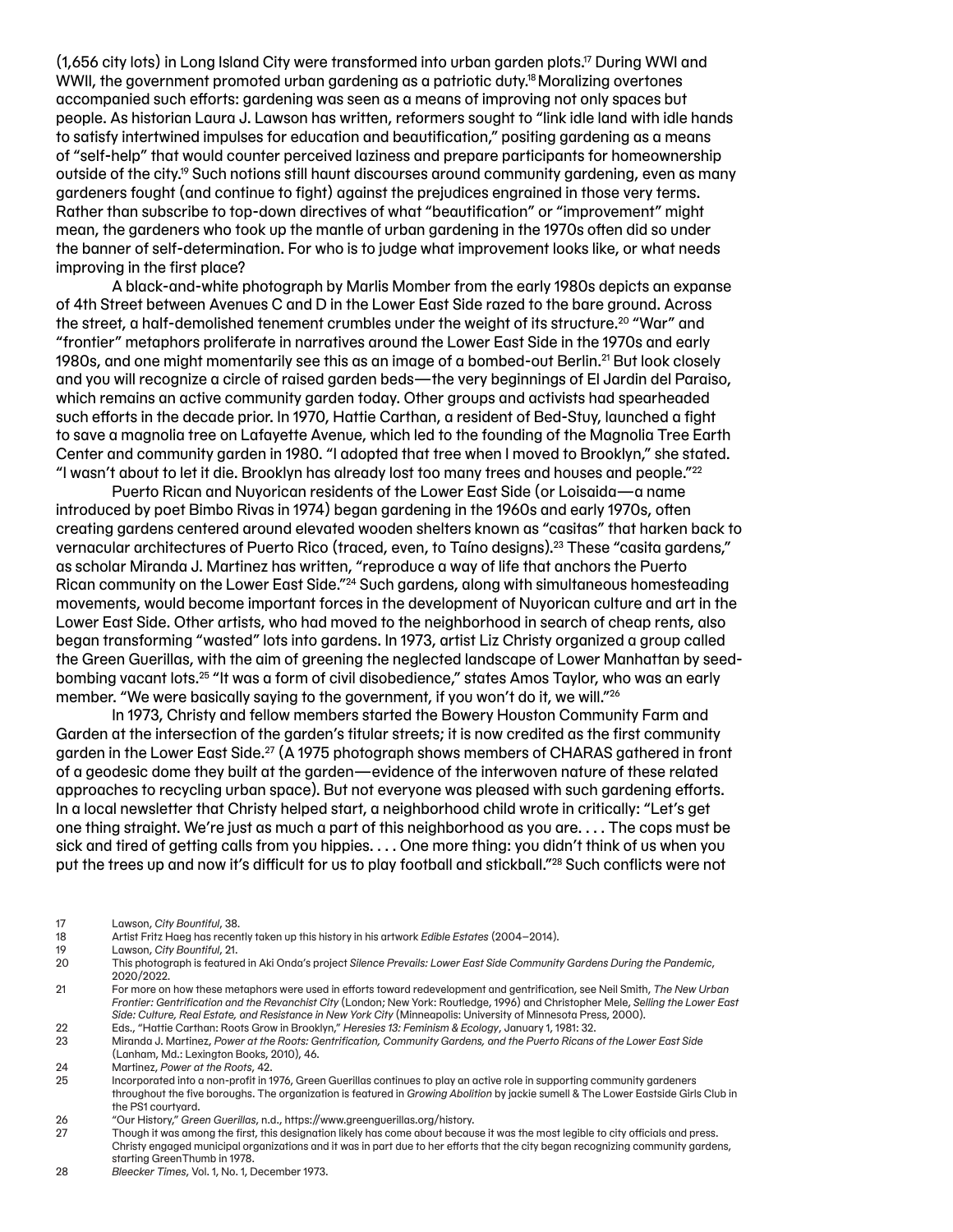uncommon; as space became available, schisms arose around how exactly to use it. What looks like improvement to some is experienced as cooptation by others.<sup>29</sup>  $\ast$ 

Though the role of artists in gardens has been contentious at times, the early 1970s saw many artists in New York incorporating an attention to the city's ecology—environmental, social, and architectural—into their practices. Some artists were directly involved in gardening, especially in the Lower East Side, where they joined squatters, anarchists, community organizers, and Puerto Rican residents to reclaim lots and transform them into gardens that became vibrant spaces for art and performance.30 Others made artworks influenced by the ways in which gardeners reclaimed overlooked and liminal spaces in the city. For many, the politics of urban space itself became a medium.

In 1971, the same year that Matta-Clark participated in the *Brooklyn Bridge Event*, he made a series of drawings titled *Tree Forms*. Calligraphic lines trace entwined tree limbs and meandering floral vines, which seem to double as shelters. Some of the drawings were blueprints for "hit-andrun gardens" he dreamed of planting overnight in undeveloped lots, specifically in the South Bronx, anticipating his subsequent interest in the voids between buildings and pockets of unbuilt space.<sup>31</sup> In 1973, Alanna Heiss introduced Matta-Clark to New York City municipal auctions in which bidders could purchase "sliver lots," oddly shaped lots as small as one foot by one foot that the city hoped to get back on the tax rolls.32 Matta-Clark acquired fifteen lots for between \$25 to \$75 each. Fourteen of these *Fake Estates*, as he called them, were located in Queens. In the early twentieth century, Queens had rapidly transformed from farmland to city, and the process of imposing urban street plans atop rural property lines resulted in these minute, leftover lots, as did surveying errors.33 Matta-Clark was interested in these "gutterspaces" precisely because they were often inaccessible, weed-ridden, and "useless" for development. "What I basically wanted to do," he stated, "was to designate spaces that wouldn't be seen and certainly not occupied. Buying them was my own take on the strangeness of existing property demarcation lines. Property is so all-pervasive. Everyone's notion of ownership is determined by the use factor."34 In *Fake Estates, "Jamaica Curb," Block 10142, Lot 15* (1974)*,* black-and-white photographs track the entirety of the 3-foot-by-230-foot lot purchased by Matta-Clark—a strip of grassy curb turned "private" garden that anyone could walk on, a parody of the absurdities of ownership.

A 1975 trip to Milan, during which Matta-Clark collaborated with young anarchists squatting an abandoned factory, inspired his desire to work more closely with grassroots initiatives.<sup>35</sup> He sought to make his work "not in artistic isolation, but through an active exchange with peoples' concern for their own neighborhood," going on to state: "My goal is to extend the Milan experience to the US, especially to neglected areas of New York such as the South Bronx where the city is just waiting for the social and physical condition to deteriorate to such a point that the borough can redevelop the whole areas into the industrial park they really want."36 (Cue Felix Rohatyn.) Shortly thereafter, he proposed *A Resource Center and Environmental Youth Program for Loisaida*, which would teach Lower East Side youth the skills to homestead abandoned buildings and turn lots into gardens—activities, as he was well aware, already prevalent in the neighborhood. This work, he wrote, "would no longer be concerned with just personal or metaphoric treatment of the site, but finally responsive to the express will of its occupants."37 A preliminary facet of the project involved working with CHARAS to construct an amphitheater out of railroad ties in a lot at East 9th Street and Avenue C that was being turned into a community space.<sup>38</sup> Photos by Matta-Clark taken circa

- 29 For a longer discussion of conflicts between Puerto Ricans in the Lower East Side and groups who had more recently moved into the area, including artists, see Martinez, *Power at the Roots.*
- 30 The full extent of the kinds of making and presenting of art that has occurred in community gardens is outside the scope of this exhibition and essay, and merits further scholarship.
- 31 Trees were a central theme in Matta-Clark's work. "People live in rearranged trees," he once stated, an unraveling of standard understandings of the built landscape typical of his practice. See Moure, *Gordon Matta-Clark: Works and Collected Writings,* 345. 32 *A New York Times* article from 1973 includes interviews with purchasers of lots at one such city auction, including Matta-Clark.
- See Dan Carlinsky, "'Sliver' Buyers Have a Field Day at City Sales," *The New York Times*, October 14, 1973, sec. Archives, https://www.nytimes.com/1973/10/14/archives/sliver-buyers-have-a-field-day-at-city-sales-sliver-buyers-have.html. 33 Jeffrey A. Kroessler, "Gordon Matta-Clark's Moment," in Gordon Matta-Clark et al., *Odd Lots: Revisiting Gordon Matta-Clark's*
- *"Fake Estates"* (New York: Cabinet Books, in conjuction with The Queens Museum of Art and White Columns, 2005), 36. 34 Quoted in Gordon Matta-Clark et al., *Odd Lots: Revisiting Gordon Matta-Clark's "Fake Estates",* 65.
- 35 Matta-Clark has been criticized, at times rightfully so, for failing to take into account the actual needs of the people living in neighborhoods where his projects were located, but his works in the mid-1970s demonstrate an increasing social and political consciousness.
- 36 Moure, *Gordon Matta-Clark: Works and Collected Writings,* 69
- 37 Moure, *Gordon Matta-Clark: Works and Collected Writings,* 69. In 1977, Matta-Clark received the John Simon Guggenheim Memorial Fellowship for the *Resource Center and Environmental Youth Program for Loisaida.*
- 38 This information was confirmed by various sources. Jane Crawford (widow of Gordon Matta-Clark and Co-Director of The Estate of Gordon Matta-Clark), in conversation with the author, April 2022. Carolyn Ratcliffe (former President of La Plaza Cultural), in conversation with the author, February 2, 2022. G.H. Hovagimyan (former assistant to Gordon Matta-Clark), in conversation with the author, April 18, 2022.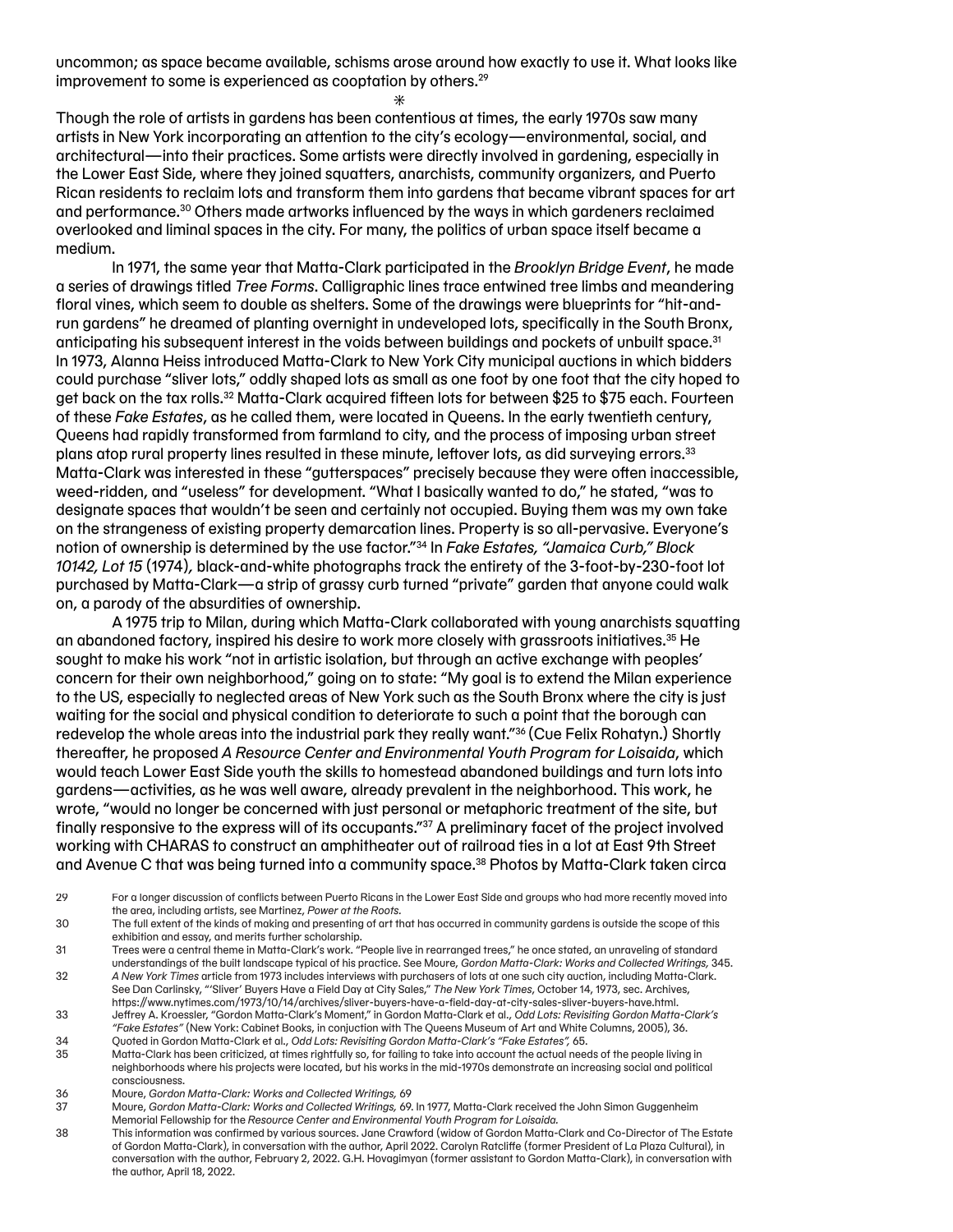1977 show this early collaborative work, the armature of a geodesic dome visible in the background. Matta-Clark passed away in 1978, before he could see the space become a flourishing garden now known as La Plaza Cultural de Armando Perez.

Like Matta-Clark, Chilean-born artist Cecilia Vicuña was also drawn to the interstices of the city. Exiled from Chile following the US-backed overthrow of Salvador Allende's government in 1973, she moved to New York in 1980 and began wandering the riverside, streets, and vacant lots of Tribeca. Among their cracks and crevices, she created small, site-specific performance installations she called *Sidewalk Forests* (1981). An eco-feminist avant la lettre, Vicuña had been creating ephemeral installations since the 1960s that, in their fragility, recalled the intertwined fates of the earth and humanity. In her *Sidewalk Forests*, she turned her attention to the weeds bursting through the cracks in the city pavement, highlighting them with bits of thread and dashes of chalk. "I immediately connected in New York with what is invisible to New Yorkers. First, the cracks in the sidewalk . . . I'm engaging them as a connection to the future return of the city to the forest or to the nation's past when this was Lenni Lenape territory."<sup>39</sup> For Vicuña, a single weed can challenge New York's teleological narrative of development by making visible an Indigenous past and potential future. Not long after making this work, Vicuña became a member of a community garden founded in an undeveloped lot in Tribeca, where she still cares for a plot today.

In 1977, just a few blocks from where Vicuña would create her *Sidewalk Forests*, artist Becky Howland turned her attention to a traffic island bounded by Franklin Street, Varick Street, and West Broadway. Unkempt grass grew long and wild on the small triangle of pavement, which Howland bent and tied into undulating waves—a precise homage to unruliness. Photos show the installation as a shock of green against a deserted concrete landscape. *Tied Grass* (1977) was one of several quiet interventions Howland made into the cityscape around her basement studio in Tribeca. After making *Tied Grass*, she turned her attention to another nearby traffic island, located at the intersection of Canal Street, Sixth Avenue, and West Broadway, and home to a gas station whose wedge-shaped footprint echoed that of the concrete island it sat on. She installed a small geometric replica of the gas station at the "prow" of the triangular island. A monument in miniature, *Portrait of a Gas Station* (1978–c.1998) played on shifts in scale, from model to traffic island to the island of Manhattan. Howland replaced the original plaster version with a concrete one that remained there for nearly two decades, surreptitiously embedded into the sidewalk with the help of filmmaker Charlie Ahearn. Like Vicuña, Howland's guerrilla-style interventions drew subtle attention to the oftforgotten materiality of Manhattan—the sheer fact of its *islandness*.

Howland would eventually move into her Tribeca basement studio, but at this time in the late 1970s she lived in the Lower East Side. Her commute to and from the studio took her past one of the largest gardens at the time, Adam Purple's "Garden of Eden," which grew across five lots on Eldridge Street in the shape of concentric circles with a yin-yang symbol at its center. In a collaged drawing from 1979, Howland captures its green growth amid devastated buildings left to crumble by their owners. For her, the garden symbolized hope. It was bulldozed in 1986 by the city to make way for public housing, becoming a lightning rod for debates over whether gardens should be developed for housing. Government officials often pitted gardens and housing against each other, forcing constituents with shared concerns to fight over the same scraps of land—even when, as many pointed out, there were often plenty of vacant lots without gardens available for development, too. In the case of the Garden of Eden, numerous architects submitted plans showing how both the housing project and the garden could coexist.40

Around the same time, Howland became involved with Collaborative Projects Inc., aka Colab, a collective interested in exhibiting art in public and nontraditional spaces. She was a key organizer of the now-legendary *Real Estate Show*, orchestrated in protest of real estate speculation and dedicated to Elizabeth Mangum, who was killed while resisting eviction from her Brooklyn home. The group broke into an unused city-owned building on Delancey Street to mount the exhibition. It was open for one day—January 1, 1980—before the city padlocked the doors. When the city shut it down, Howland helped negotiate access to the storefront of a city-owned tenement building on Rivington Street, which became the alternative art and music venue ABC No Rio, legendary in the punk and hardcore scenes. Howland cleared a pile of bricks and rubble from the backyard and built a large-scale fountain called *Brainwash* (1981–83) among the ailanthus trees growing there. When ABC No Rio shut down in 2016 for demolition, Howland returned to preserve the trunk of her

<sup>39</sup> Cecilia Vicuña, interview with Jody Graf, "Cecilia Vicuña on her *Sidewalk Forests*," November 23, 2021, www.momaps1.org/post/52-cecilia-vicuna-on-sidewalk-forests

<sup>40</sup> Architects including Lebbeus Woods, Neil Denari, Shin Takamatsu, Diller+Scofidio, Imre Makovicz, Dan Coma, and BA BA ARC submitted proposals to a 1984 exhibition at the Storefront for Art and Architecture titled *Adam's House in Paradise* that presented alternatives to the city's plans.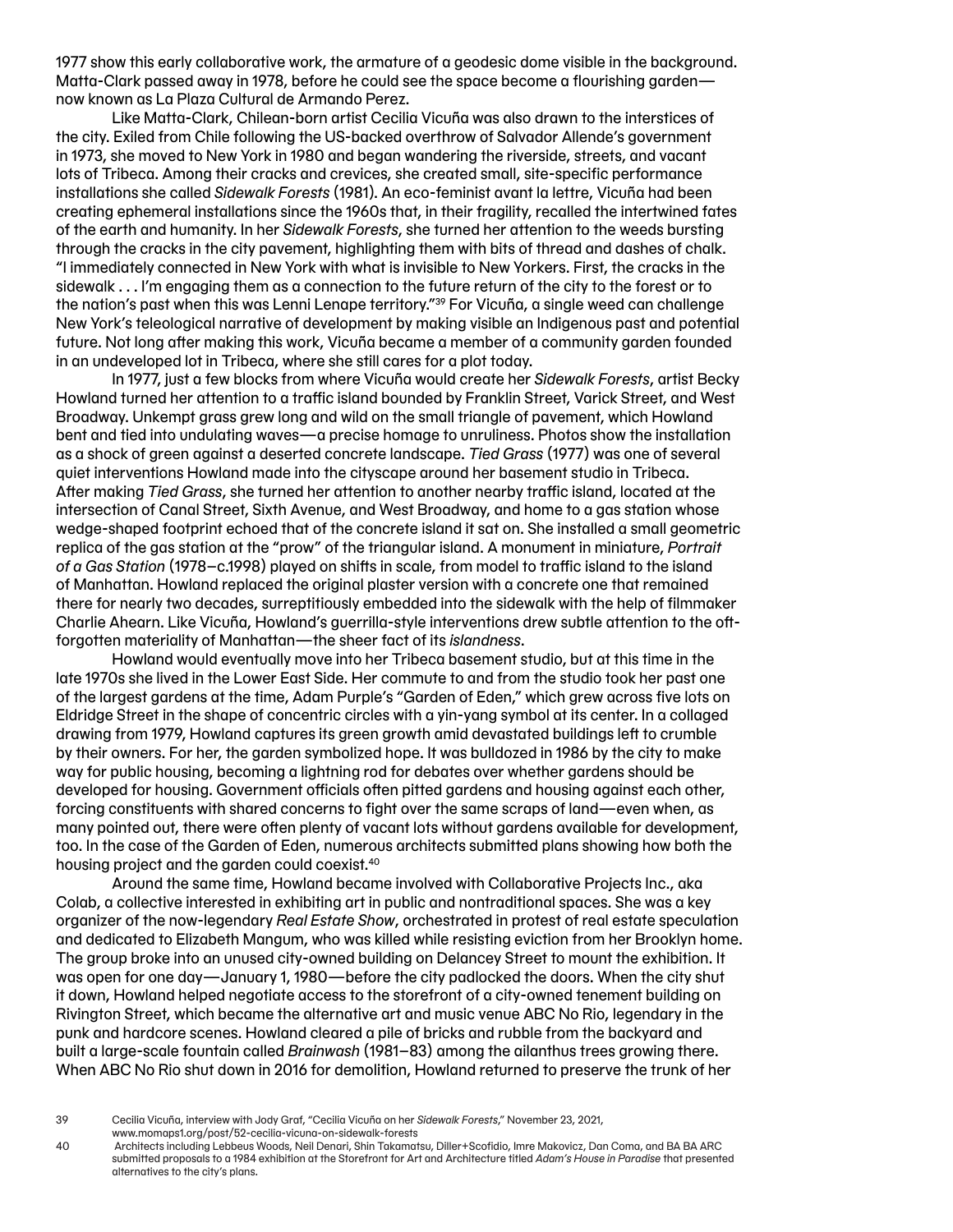favorite ailanthus tree.41

In 1983, Colab turned the reins of ABC No Rio over to Peter Cramer and Jack Waters dancers, key figures in the downtown queer performance scene, and partners in art and life. They started their tenure with a raucous, 24/7 weeklong affair called *The Seven Days of Creation*. The backyard was a source of inspiration for them, as it had been for Howland, and they organized performances and dinners in the backyard area around Howland's sculpture, calling their venue the Fountain Cafe. Acutely aware of the social and class divides between the mostly white artists who gathered at ABC No Rio and the largely Puerto Rican locals, they sought to engage their neighbors, even starting an educational program at nearby public schools. As Cramer notes, they asked themselves: "*What are artists really doing in these neighborhoods, and what is the effect of that?*"42

An investigation into the "effect" of artists in urban space was core to their practice. From 1981–85, they convened a performance collective called POOL (Performance On One Leg) with Christa Gamper and Brian Taylor. POOL's often-shifting participants explored how sexuality, race, class, and urban ecology intersect. In addition to shows at ABC No Rio and the Pyramid Club, POOL frequently performed in public and semi-public spaces such as parks, pools, streets, and construction sites. Like each of the artists discussed thus far, POOL used the city as a stage out of economic necessity. But they also were keen to challenge ideas of propriety, testing the limits of public space and exploring ancient rituals of communion with the seasons and environment. An early performance titled *POOL at the Pool* took place at Hamilton Fish, a public pool in the Lower East Side dating to the Robert Moses era. ("You may have to climb a fence," read the event flyer). They performed an aquatic routine that culminated with the ritualistic burning of a banner at dusk. Video documentation captures neighborhood youth watching with perplexed fascination, amicably teasing the performers. According to Waters and Cramer, these children became frequent audience members at their impromptu performances.

On July 31, 1983, POOL staged multiple performances on a stretch of sandy landfill downtown.43 Members danced *Trench!/Fractured White* (choreographed by Gamper) atop steep bluffs of landfill, dwarfed by the World Trade Center towering just behind them. Images of the performance capture a city on the brink of change: The AIDS crisis was escalating. Reaganism was taking hold as the city recovered from a recession.<sup>44</sup> New buildings rose in lots formerly abandoned by landlords, class divides were sharpening, and space becoming increasingly monitored. Soon, the rugged expanse upon which they danced would be replaced by the gleaming development of Battery Park City. Nevertheless, Cramer and Waters continued to find pockets of wildness in the city. In 1996, they turned a lot on East 2nd Street into a community garden called Le Petit Versailles, which remains an active space for queer gathering, experimental art, and community organizing even as the Lower East Side has changed drastically around it.

Community gardens continued to grow in number throughout the 1980s, against the backdrop of a city in flux. As sociologists Manuel Castells and John Mollenkopf write, "Between 1977 and the stock market crash of October 1987, New York sustained an unprecedented economic boom, with median household income rising about 20 percent in real terms as a result of the prosperity."45 This wealth was unevenly distributed: poverty rates increased even as top earners made more. Empty lots once again seemed like a profitable investment. Gentrification escalated, especially in neighborhoods such as the Lower East Side, as did homelessness. In 1986, the city ceased its homesteading program, which had allowed residents to gain ownership of city-owned properties through sweat equity.46 The threat of development loomed large over community gardens. Between 1980 and 1983 alone, about 10 percent of gardens in Manhattan were sold for development.47

 $\ast$ 

A series of photographs made between 1989 and 1993 by Margaret Morton, a longtime resident of the Lower East Side and a professor at Cooper Union, capture this constellation of forces as they unfolded in the gardens of her neighborhood. In the late 1980s, Morton began documenting unhoused people who built improvised dwellings in Tompkins Square Park. When the city evicted the park's residents in 1991, Morton continued to befriend, photograph, and interview them as they

- 46 Bagchee, *Counter Institution,* 143.
- *47* Lawson, *City Bountiful*, 237.

<sup>41</sup> The tree became an artwork subsequently presented in the exhibition *Webutuck Vuitton* at The Re Institute, 2017.

<sup>42</sup> Whitney Kimball, "The ABC No Rio Interviews: Peter Cramer and Jack Waters," *Art F City*, August 1, 2012,

http://artfcity.com/2012/08/01/the-abc-no-rio-interviews-peter-cramer-and-jack-waters/. 43 The event was held as part of Creative Time's *Art on the Beach* programming.

<sup>44</sup> For more on the interaction of the AIDS crisis and gentrification in the 1980s, including an in-depth discussion of Peter Cramer and Jack Waters, see Sarah Schulman, *The Gentrification of the Mind: Witness to a Lost Imagination* (Berkeley, Calif.: California University Press, 2013).

<sup>45</sup> Manuel Castells and John Mollenkopf, "Conclusion: Is New York a Dual City?", in John H Mollenkopf and Manuel Castells, eds., *Dual City: Restructuring New York* (New York: Russell Sage Foundation, 1991), 400.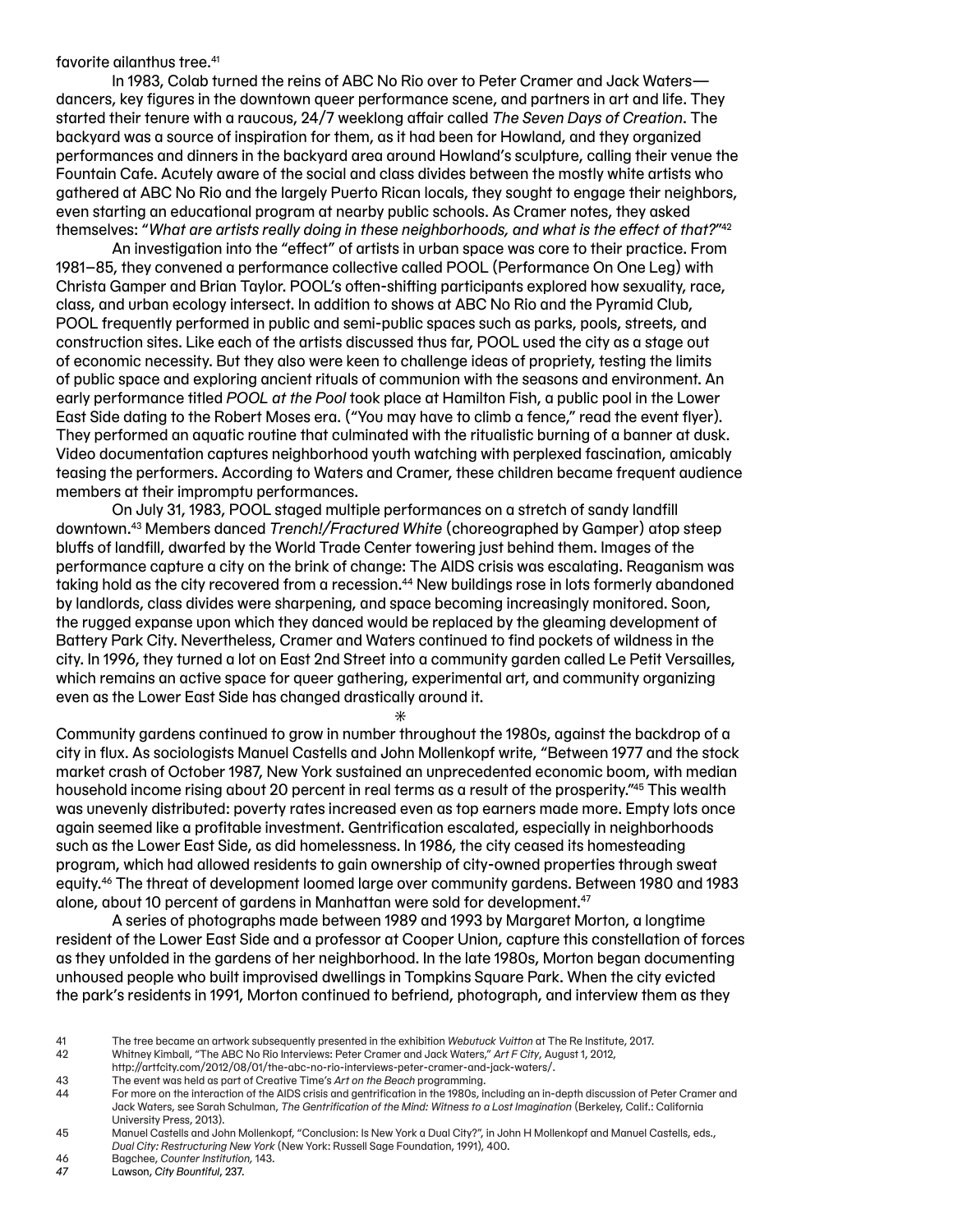dispersed to nearby lots.48 She became particularly interested in the gardens they established there. Often temporary, composed of found materials, and growing in harsh conditions, she saw them as challenging conventional understanding of gardens as "the domain of settled or prosperous individuals only" and began documenting them alongside the larger ecosystem of gardens in the area.49 In *Jimmy's Garden* (1989–93), Morton captures a local unhoused man relaxing next to a goldfish pond he had built and filled from a nearby fire hydrant. The city bulldozed his garden a week after Morton took this photograph. Once they razed gardens like Jimmy's, the city sometimes turned the lots over to "official" community gardens. For example, Eighth Street Garden, also documented by Morton, was planted on a lot from which people had been evicted. Morton notes, "There were complaints from homeless people, including Pixie, who had been thrown off the lot. The city, they said, cared more for plants than for people."50 Gardens served as forms of empowerment but also, sometimes, agents of displacement and "greenwashing"—a dynamic that continues today, as community gardens become handy marketing tools for developers.

Mel Chin, known for large-scale ecological art projects, was also paying attention to the turbulent politics of public space in the late 1980s as they intersected with fraught notions of "beautification." Like Howland a decade before, Chin made a series of works focused on one of the many triangles of land resulting from urban renewal projects that drove large streets and infrastructure projects through the city's grid—in this case, the Manhattan Bridge. In a series of drawings submitted for the 1988 exhibition *Public Art in Chinatown* at the Asian American Arts Centre, Chin proposed to adapt a small triangle of land at the foot of the Manhattan Bridge into a community park. His design arose from conversations with an elderly Chinese man who lived in a labyrinthine shelter on the site, as well as other Chinese-speaking members of the neighborhood. Chin decided to use the practice of feng shui to transmute the parcel into a landscape culturally legible to the Chinatown community.<sup>51</sup> The resulting design took the shape of an oyster, a species native to New York City's precolonial landscape and used in Chinese alchemy. Sketches for his plans show the "pearl" of the oyster marking the site where debris of the existing shelter would be ceremonially buried, paying respect to the one who lived there. As Chin developed his proposal, the triangle, known as The Hill, became home to a larger community of unhoused people (whom Morton would go on to photograph) and he became increasingly invested in drawing attention to their need for housing.52 Chin's plan was never realized, and The Hill was forcibly bulldozed by the city in 1993, displacing those that lived there. In 2016, the city turned it into an official park marketed as "Chinatown's mini High Line."

The taming of public space and the monitoring of its users' behavior became a key subject for artist Tom Burr in the late 1980s and early 1990s. He began looking closely at parks and public restrooms—sites that were, in his words, "illustrative both of disappearing public realms as we had come to know them, but also of gay male signification."53 Burr spent hours wandering Central Park and Prospect Park, both designed by Frederick Law Olmsted in the nineteenth century, noting the ways in which people occupied these spaces against the grain of their state-sanctioned uses. In a 1992 show at White Columns, Burr focused on the Ramble, a wooded area of winding paths nestled within Central Park, which Frederick Law Olmstead had planted as a "wild garden," dense with foliage approximating his idea of an "indigenous" landscape.54 This lured migratory birds, which in turn attracted bird-watchers. The secluded area has also served as a cruising ground for queer men since the early twentieth century. The first of these unintended uses became a point of pride for the park, with bird-watching celebrated in brochures Burr collected from the park's main office; the second was unmentioned and policed. Burr made miniature replicas of the Ramble using modelmaking materials, highlighting, in their perfectionism, the artificial nature of the seemingly "wild" landscape. Yet he also included the unplanned paths worn into the landscape over time by gay men cruising: known as "desire lines," these paths reveal how public spaces can double as zones of autonomy. Covertly etched into the landscape, the paths counter a mandate of "preservation" that can double as a form of control.<sup>55</sup>

- 49 Diana Balmori and Margaret Morton, "Preface," *Transitory Gardens, Uprooted Lives* (Yale University Press, 1995). 50 Diana Balmori and Margaret Morton, *Transitory Gardens, Uprooted Lives,* 29.
- 51 Chin worked with feng shui practitioner Thay Boi Trung and writer Sarah Rossbach.
- 52 For more on the community that lived at The Hill, see Balmori and Morton, *Transitory Gardens, Uprooted Lives*, and Gabriele Schafer, *The Hill* (Brooklyn, New York: Autonomedia, 2021).
- 53 Tom Burr et al., *Tom Burr: Extrospective: Works*, 1994-2006 (Lausanne: Musée Cantonal Des Beaux-Arts De Lausanne, 2006), 12. 54 Burr was influenced in his thinking by Robert Smithson's writings on Central Park. See Robert Smithson, "Frederick Law Olmsted and the Dialectical. Landscape," *Artforum* Vol. 11, No. 6 (February 1973): 62.
- 55 For more on the ways in which preservation has been marshalled towards development in New York City, see Rosalyn Deutsche, *Evictions: Art and Spatial Politics* (Chicago, Ill.: Graham Foundation for Advanced Studies in The Fine Arts; Cambridge, Mass: MIT Press, 2002).

<sup>48</sup> The renovation of the park is seen by some as a direct response to a 1988 riot—one of many in the park's history—to try to prevent further uprisings. For more on the Tompkins Square Park riots, see Paper Tiger TV, "Tompkins Square Park: Operation Class War on the Lower East Side," 1992, https://vimeo.com/165919731?embedded=true&source=vimeo\_logo&owner=4326850.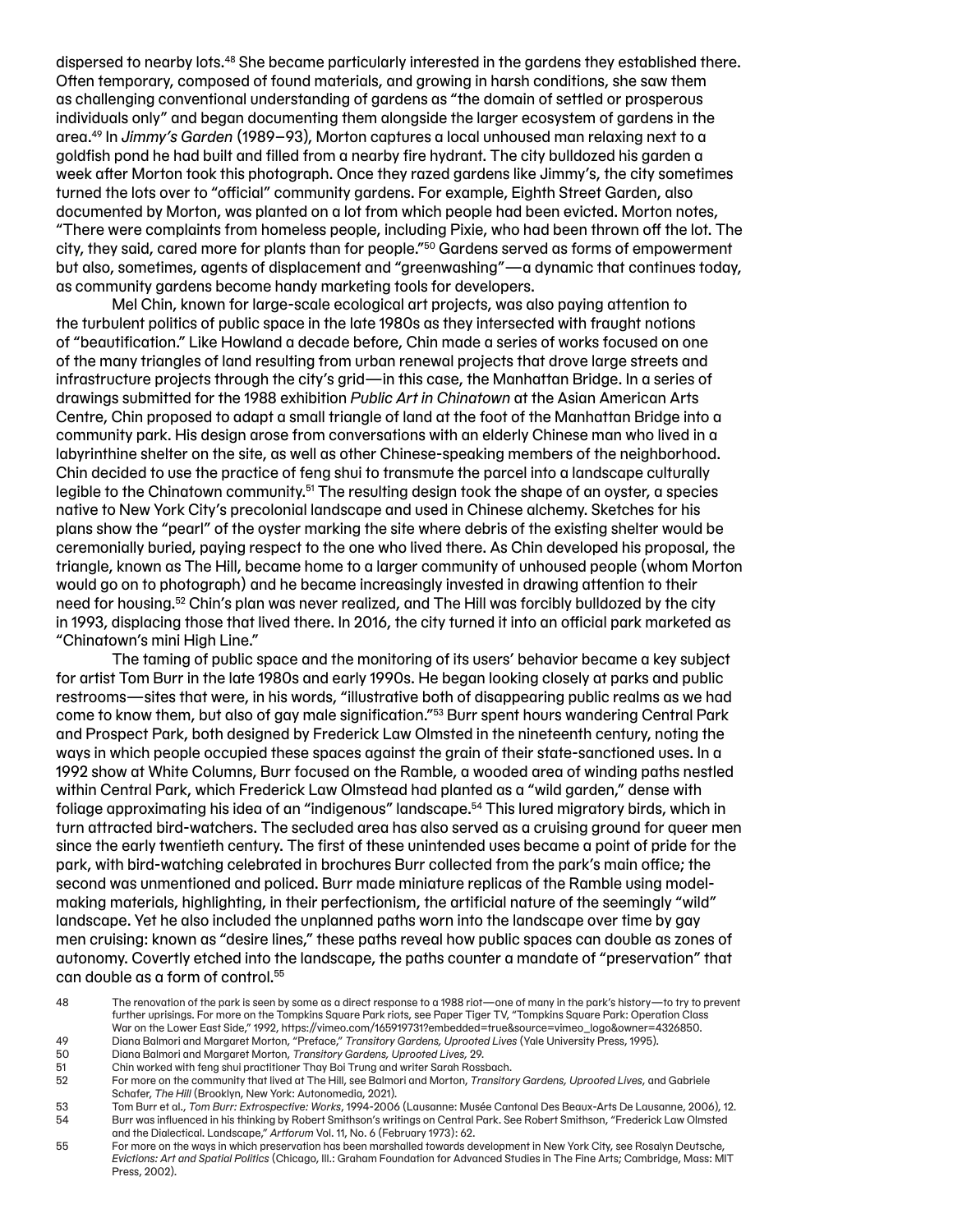The mounting pressures that Morton, Chin, and Burr responded to in their works only escalated throughout the 1990s.56 When Rudolph Giuliani became mayor in 1994, he began selling community gardens to private developers, part of a larger pro-development agenda that concomitantly criminalized the poor and unhoused. It culminated in a public auction planned for 1999 in which over one hundred gardens would be sold to the highest bidder for unrestricted use. Community gardeners and activists across the city rose to their defense, but were met with derision: "This is a free market economy. Welcome to the era after communism," Giuliani is purported to have said.<sup>57</sup> Despite his flippancy, the New York Supreme Court halted the auction at the last minute, concluding that the city had failed to prove there would not be environmental harm.58 Nonetheless, many gardens were bulldozed. A multimedia installation by Aki Onda titled *Silence Prevails: Lower East Side Community Gardens During the Pandemic* (2020/2022) traces the complexity of these struggles through historical documents and photographs, paired with recent audio recordings and images captured in gardens during the early days of the COVID-19 closures. A photograph from 2000 shows protesters resisting the bulldozing of El Jardin de Esperanza, some of whom camped out in a treehouse the shape of a *coquí* frog, a symbol of Puerto Rican resistance. The garden was bulldozed on February 15, 2000, the same day that the court's injunction went into effect. The destruction galvanized ire: a flier exhibited nearby in Onda's installation takes the form of a "wanted" poster. Its target: Donald Capoccia, the developer who bought the land beneath the garden, bulldozed it, and proceeded to build an apartment building called, ironically, "Eastville Gardens."

 $*$ 

Today, there are approximately 550 community gardens across the five boroughs, accounting for about one hundred acres of open space.<sup>59</sup> By and large, they are protected from development through city policy and public sentiment, though struggles persist.<sup>60</sup> If community gardens symbolized a glut of "empty" space in the 1970s, they now nod, through the sheer surprise of their existence, to its extreme lack. Artists like Matta-Clark and Vicuña saw the gaps and fissures of the cityscape as portals to expansive and radical thinking. At the same time, these interstitial spaces presaged the kind of spatial squeeze that exists today—a pervasive condition for many young artists, and one that impacts and informs their work.<sup>61</sup>

A sliver lot in 2022, for example, connotes something very different than it did in 1973, when Matta-Clark made his *Fake Estates*.<sup>62</sup> Many have been swallowed up by neighboring properties, but they do still exist. Niloufar Emamifar's *Ocean Avenue* (2022) focuses on lot 74, block 6739, on Ocean Avenue in Brooklyn. The lot is six inches wide and seventy-one feet long and was purchased in 1954 at municipal auction by a real estate developer who lived across the street. He bought it "on a lark" for twenty-five dollars. As of February 2022, his descendants owe \$1,998.49 in taxes and the lot is pending foreclosure.63 Sandwiched between a private Jewish school and a kosher restaurant, the lot was hidden behind a six-inch-wide wooden plank, which Emamifar removed to reveal a narrow slit of air between the two buildings. Likely among the world's narrowest fences, the single plank points to a recurrent theme in the history traced here: as much as gardens are about nature, they are also about property lines, and how those lines are made visible, enforced, or concealed. Attention to these boundaries and how to break them suffuses the works of a younger generation of artists in *Life Between Buildings*.

David L. Johnson's *Adverse Possessions* (2022–ongoing) reminds us that many spaces in New York City that appear public are in fact privately owned. Johnson makes work inspired by

57 Michael Grunwald, "Mayor Giuliani Holds a Garden Sale," *Washington Post,* A1, May 12, 1999.

- 60 For example, The North Bronx Collective started a community garden at Tibbett's Tail in the Bronx, which they were locked out of by the city in 2021. Hakim Bishara, "Bronx Artists Collaborated to Refurbish Community Park until the City Locked Them Out," Hyperallergic, April 6, 2021, https://hyperallergic.com/632855/north-bronx-collective-refurbish-tibbetts-tail-nyc-parks-locked -out/.
- 61 The average rent for a one-bedroom in the Lower East Side, for example, is currently \$3,269. The poverty line threshold in New York City is \$36,262 in annual income for a household of four. In 2019, 17.9 percent of New Yorkers lived below the poverty line. Another 40.8 percent lived near poverty. See "New York City Government Poverty Measure 2019: An Annual Report from the Office of the Mayor," 2019, https://www1.nyc.gov/site/opportunity/poverty-in-nyc/poverty-measure.page.
- 62 In 2014, a two-square foot property on West 116th Street was valued by the city at \$19,000. Gary Buiso, "Inside the City's Tiniest Properties," *New York Post*, August 24, 2014, https://nypost.com/2014/08/24/inside-the-citys-tiniest-properties/.
- 63 In 1996, Mayor Giuliani switched from standard foreclosure to a tax lien process: if you fail to pay property taxes, an individual investor purchases the right to the property and the taxes owed, inviting private speculation on debt and removing the possibility that the city would end up with a surplus of empty lots and buildings—the very condition that made so many community gardens possible in the first place.

<sup>56</sup> See Samuel R. Delany, *Times Square Red, Times Square Blue* (New York: New York University Press, 2001).

<sup>58</sup> Giuliani ended up making a deal with Trust for Public Land and New York Restoration Project, founded by Bette Midler, who bought the land under a number of the threatened gardens for 4.2 million dollars.

<sup>59</sup> "History of the Community Garden Movement: NYC Parks," www.nycgovparks.org, accessed February 11, 2022, https://www.nycgovparks.org/about/history/community-gardens/movement. This is the official count. It is likely that there are many more unaccounted for.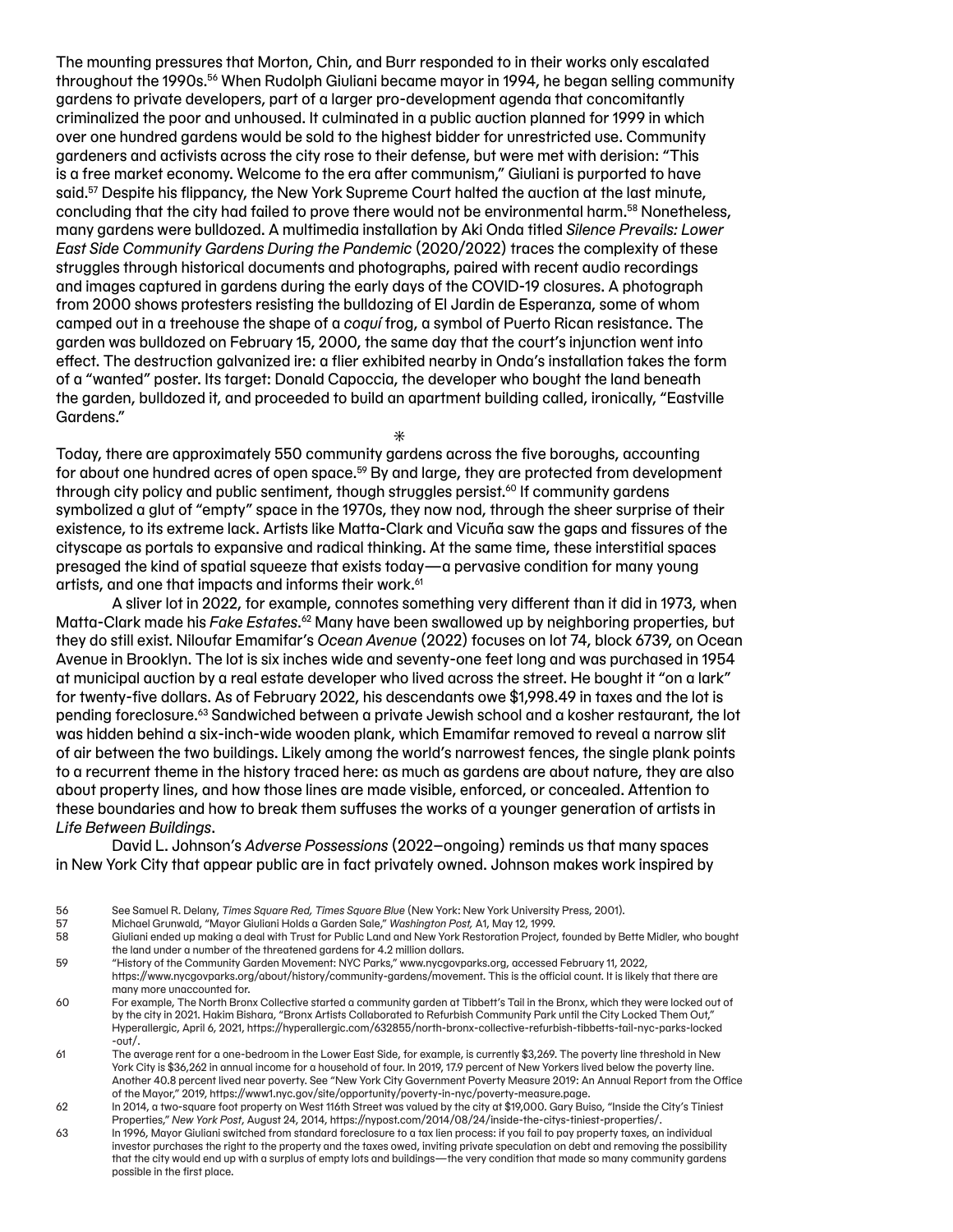frequent walks throughout New York City, observing and documenting moments in which typically invisible structures of power gain legibility. *Adverse Possessions* comprises a number of metal plaques that the artist dislodged from sidewalks and "public" plazas around buildings in Midtown Manhattan and the Financial District, where they are used to mark the edge of private property. Colloquially known as "squatter's rights," adverse possession is a legal concept with origins in English common law of the Middle Ages that allows someone to gain legal title to land if they have demonstrated continuous occupation of that land for a set period of time—in New York State, ten years. Community gardens have used the concept to counter threats of development,<sup>64</sup> but adverse possession is difficult to claim: one must meet specific criteria, including that one's occupation of land is "hostile" (against the permission of the owner) and "open and notorious" (commonly known to the owner and others). By visually declaring their ownership through plaques, building owners grant tacit permission to anyone who crosses their property line, thereby negating potential claims of adverse possession.65 Johnson's ongoing removal of plaques opens these spaces to other forms of activity and stewardship: a proverbial leveling of the invisible fences that choreograph our access to space.

In Danielle De Jesus's *7 stops to Manhattan from Jefferson Street* (2022), a young girl looks apprehensively into a fenced community garden in Bushwick that has been adopted by, and marketed to, newcomers. The gate is open, but the girl, a Bushwick native, does not go in. The painting is one of a series of works De Jesus has made about the role of greenspaces—ranging from community gardens to her mother's improvised garden on a fire escape—in Bushwick, where she grew up and from which her family was displaced by rising rents. The works are painted on stacked dollar bills, whose brick-like forms allude to the deep entanglements of finance and the built environment that contributed to the uprooting of her family. Another piece depicts a couple named Jose and Gina standing next to a *casita* and surrounded by Puerto Rican flags in La Finca community garden, which they steward. The garden abuts De Jesus's childhood home, and she was moved to see it was still there on a recent visit back to the house. Snapshots of a neighborhood in flux, De Jesus's works document how community gardens can be agents of both change and resilience.

This same tension pervades Matthew Schrader's *Ensemble* (2018–22), a collection of photographs of *Ailanthus Altissima* trees he encountered on walks throughout New York City. The Ailanthus species (commonly known as "tree of heaven") first came to the Americas in 1784, imported from China as sought-after decorative foliage for private gardens. Its reputation shifted over the ensuing centuries as the trees took root in new habitats, following the pathways of colonization and industrialization. Flourishing in disturbed and depleted soil—such as rubble-strewn lots and sidewalk cracks—able to clone themselves indefinitely, and almost impossible to kill, they are now regarded as weeds endemic to urban environments. Schrader's images show the trees growing precariously, stubbornly, in the unlikeliest of places: amid piles of bricks, hugging chain link fences. They lend themselves to metaphor: artists such as David Hammons and musician Cecil Taylor have alluded to them in their works—a poetic history that Schrader builds on.

Shrader took a number of the images in Long Island City and along the Greenpoint waterfront, two of the most dramatically expanding and gentrifying neighborhoods in New York. The same shallow root structures that allow Ailanthus trees to thrive in neglected areas also make them well-suited to the active construction sites of those targeted by development. The trees, like many gardens, archive both disinvestment and areas of rapid expansion and gentrification—and the complex, interwoven nature of these economic and spatial forces. One of Schrader's images, in fact, shows a tree sprouting from the foundation of PS1—a small reminder of the museum's own scrappy past dating back to the days of the *Brooklyn Bridge Event*, as well as the impact it has had, as so many museums do, on the changing cityscape around it.

 $\ast$ 

The varied artists and gardeners that have woven this history, a fraction of which is recounted here, are united by their interest in the overlooked spaces of the city, their subversion of conventional ideas of ownership, and their faith in the possibility of growth against the odds. Through approaches

<sup>64</sup> See, for example, the struggle around the preservation of Children's Magical Garden in the Lower East side. Ed Litvak, "Children's Magical Garden Wins a Court Battle against Developers | the Lo-down : News from the Lower East Side," Thelodownny.com, July 16, 2018, https://www.thelodownny.com/leslog/2018/07/childrens-magical-garden-wins-a-court -battle-against-developers.html.

<sup>65</sup> Another tactic used to prevent claims of adverse possession is to close "public" spaces for one day a year, as Columbia University does, guaranteeing that no one could have continuously occupied the space. David W. Dunlap, "Closing for a Spell, Just to Prove It's Ours," *The New York Times*, October 29, 2011, sec. New York, https://www.nytimes.com/2011/10/30/nyregion/lever-house -closes-once-a-year-to-maintain-its-ownership-rights.html.